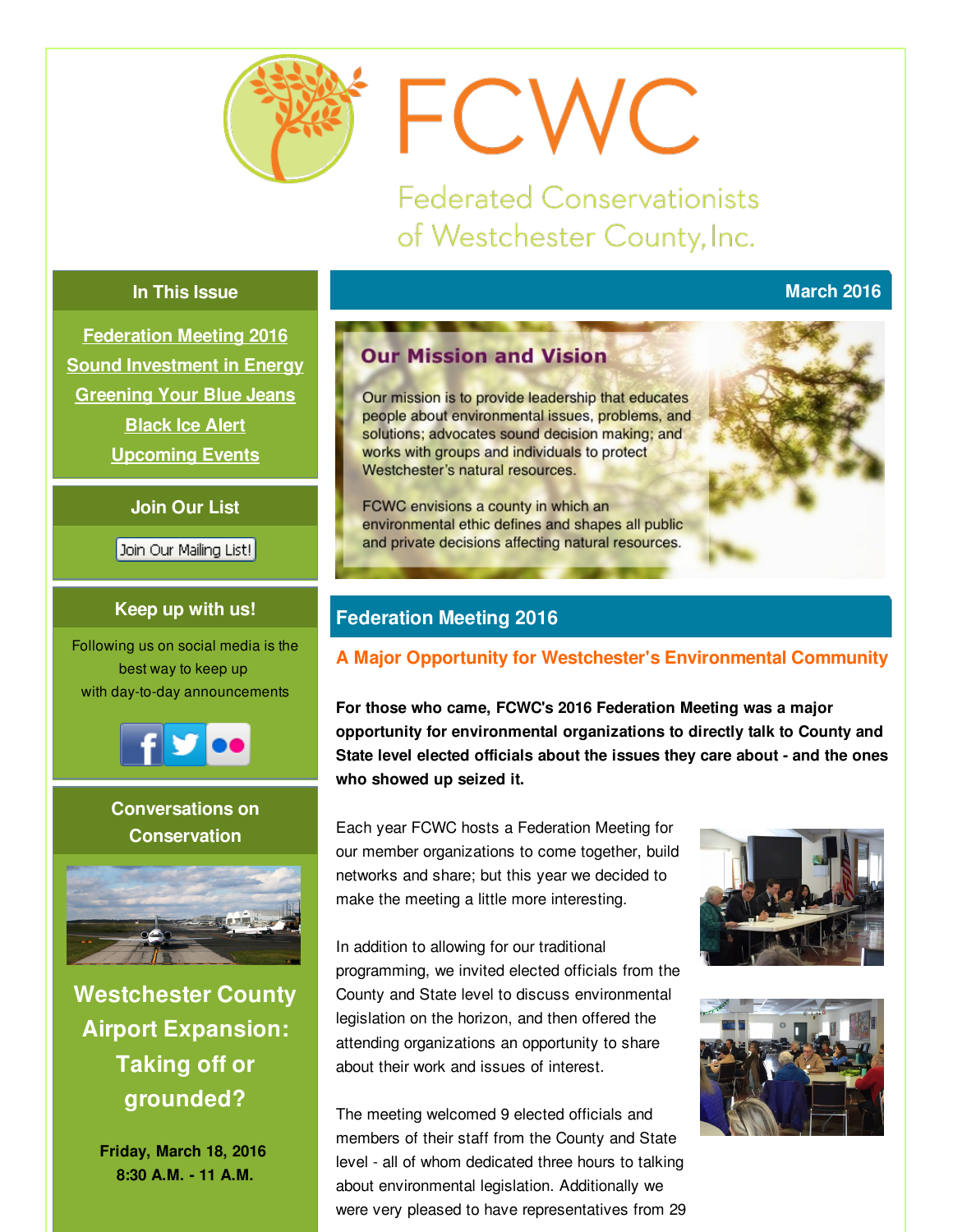## **Pace University, Pleasantville Gottesman Room in the Kessel Student Center**

Join Conservation Café for a discussion on the changes proposed to the Westchester County Airport passenger limitations by the County Administration.

Learn about what the proposed changes would entail, the history of the work that has gone into keeping the size of Westchester County Airport under control, and the concerns surrounding the environmental impacts of any changes to the current law.

**[RSVP](http://r20.rs6.net/tn.jsp?f=0015oD_RrdtRM47rXRe36hAja--dt-fg56Elobhwm1R1TeimWIunxAJxGW8o6PUi-9X1MhMse9xMq1qpMax1AVNYoOkf2-FESOJduxTvIdgZjaw33eu5I-pjDhD0hmFr8E1ZcP6Dku4aqUikWJ2gvvrvMQ0YWcIeC4SPGBXLw47-6qqyDUdbSsG96lGVpNoohQpEouAUI1zsCXIbDtcLqQSEnUMZ-XWRaTBmZJSA_grkeeDUCCAyl3JkIUNM7Uw6pS7VkC3x4y813mQjAIJThu86PxypUef8x2R&c=&ch=)**

**Welcome Back Purchase Environmental Protective Association!**

# **PEPA joins FCWC**

**We are so pleased to welcome PEPA into the federation!**

The Purchase Environmental Protective Association (PEPA) joined FCWC at the start of this year and we are excited to begin working with this group of dedicated environmentalists.

Founded in 1917, PEPA was established by concerned citizens living in Purchase "who sought to protect the public's well-being by balancing priorities for land reservation with strategies for managing local development."

Today PEPA is still a strong voice in Purchase. The organization monitors development proposals

environmental organizations from around the county who came to discuss their work, their concerns, and what help they could use from the policy-makers.



This meeting was simply invaluable because it was a dialog - not a lecture. Representatives from each

organization were allowed time to stand up and deliver on their main projects and issues, the elected officials then spoke about those prompted concerns.

## **Some key topics discussed included:**

- The construction of the AIM pipeline and its proximity to Indian Point
- Investment in renewable energy sources and alternative transportation methods
- Water quality in Westchester
- Environmental education
- Municipal sustainability projects

**We plan to share a more comprehensive report of what was discussed at the Federation Meeting our website in the near future.** [www.fcwc.org](http://r20.rs6.net/tn.jsp?f=0015oD_RrdtRM47rXRe36hAja--dt-fg56Elobhwm1R1TeimWIunxAJxPCZfc8gab2nBVGWebmVsSKxrn63G8k0t1A6i-dZi7orQQT-DDRf2Ju27ZjdaywT4VGjADgOaIOar0CyJOQzwBn66mcaq4iCVxwOVvuRL7R6VPIjsPdJKRg=&c=&ch=) **Read [more](http://r20.rs6.net/tn.jsp?f=0015oD_RrdtRM47rXRe36hAja--dt-fg56Elobhwm1R1TeimWIunxAJxGW8o6PUi-9XFABoq-92ca7jjjB_4w11fQjrmMC2yTi1L09-bKAZkk5Nf2ZbuS6xP5shMI5K8B2Jjp1znd6_oS71tH7K1TDmD4jJqbZHUuuNGZpBa_7vF9Hzubkz499za3Aq25XwcxC9o_-T1iEVFUz8PgGPbrY9OIdx-YwP1D6squl-58EBHkYxy-bRKq6fKsSDeUaLmHsRJVPg0n0crzp4WASxiG4JukXgdoHLvKyZEBT37YKR39JoAlc8EUaqKXtkKLTXFLNx&c=&ch=) on our blog >>**

## **Let's think about renewables.**



*Making a Sound Investment in Energy By Kate Munz, Member Relations Coordinator*

Some events over the last few weeks are a reminder that we should take pause to fully assess the energy sources that we, residents of Westchester County, are investing in.

Over the course of four weeks our backyard has endured a **'radioactive' water** leak from Indian Point Energy Center, and a [home-heating](http://r20.rs6.net/tn.jsp?f=0015oD_RrdtRM47rXRe36hAja--dt-fg56Elobhwm1R1TeimWIunxAJxGW8o6PUi-9XsHuQegK9wAaNCd14SKF-TmPHse408vP2KEYkEoMX_cxeDUPRVAZyhTplCqTvYdfdn5qDayJWLZUPA8xaIXyAJ_xnWB0X6RVhBx8-8Rt5u31uCUMPVoP9N3lFXyMYTcMLO6KBV-TxMrbAVzD32f4l136CrZsA-AlhIQ07DGnNAY3E276PGyUyjtdrv-zqpVELsBIF8d2b9YsJlP0Cyk2j-7MPGEb94G00A3IFVDCBTHCvHdlcfAzy4-gPOa-BzR5R6C2MZkWPW4-16ED3o7nuvw==&c=&ch=) oil spill [contaminating](http://r20.rs6.net/tn.jsp?f=0015oD_RrdtRM47rXRe36hAja--dt-fg56Elobhwm1R1TeimWIunxAJxGW8o6PUi-9XDeHi1VJBrbIRvwrXwmZbyi0E1XuLlse_j8qC28DZ2TmDADLKiDXVmQHT8Se89g9Pqoo8ULqITfoP4iz74FuX_IUp71vsISsQf53yTkYqf6-orSMDas9Ucdlm262HgMUmJFFRe81ul8UYFz0XnhZp7yNuEMuLS_1EHJipKPb5ZIcQZlNd9ezbAbhp3ooqKVPh2ULxDGdPGILJ4EQxBg0YMg==&c=&ch=) the Bronx River. Not to mention there has been the ongoing battle concerning the high-pressure natural gas AIM pipeline expansion, which has received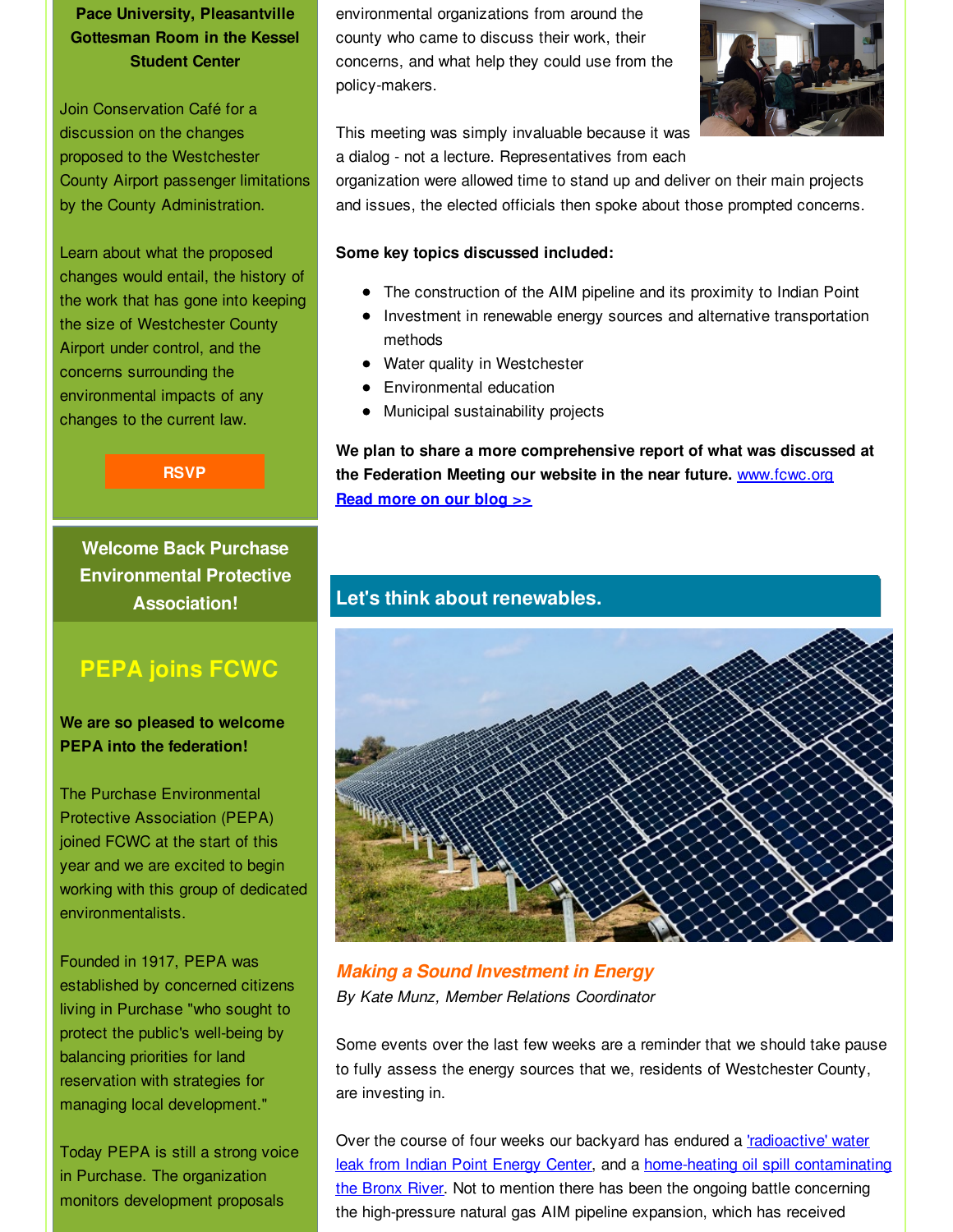and informs the public about relevant local issues, legislation, and policies. It even conducts appropriate research and hires professional experts as necessary to provide relevant information to the community and local governing bodies. PEPA also participates in local Task Forces and attends Town Meetings and public hearings.

To learn more about PEPA and how you can get involved with this organization please visit [www.pepany.org](http://r20.rs6.net/tn.jsp?f=0015oD_RrdtRM47rXRe36hAja--dt-fg56Elobhwm1R1TeimWIunxAJxGW8o6PUi-9XXOz4nXHDibwUWP1lK2ouzuuTX8nl2MSGWFS13fcZB9_5FlzpIilcM1FbZiWz_2W1bWr16bLx2a90-cTsybtN8fssVdAxy7_lV2DQDHCUUS9aPSzi4qafNA==&c=&ch=).

 $\mathcal{L}=\mathcal{L}=\mathcal{L}=\mathcal{L}=\mathcal{L}=\mathcal{L}=\mathcal{L}=\mathcal{L}=\mathcal{L}=\mathcal{L}=\mathcal{L}=\mathcal{L}=\mathcal{L}=\mathcal{L}=\mathcal{L}=\mathcal{L}=\mathcal{L}=\mathcal{L}=\mathcal{L}=\mathcal{L}=\mathcal{L}=\mathcal{L}=\mathcal{L}=\mathcal{L}=\mathcal{L}=\mathcal{L}=\mathcal{L}=\mathcal{L}=\mathcal{L}=\mathcal{L}=\mathcal{L}=\mathcal{L}=\mathcal{L}=\mathcal{L}=\mathcal{L}=\mathcal{L}=\mathcal{$ 

P.O. BOX 21 Purchase, New York 10577 (914) 960-3088 [www.pepany.org](http://r20.rs6.net/tn.jsp?f=0015oD_RrdtRM47rXRe36hAja--dt-fg56Elobhwm1R1TeimWIunxAJxGW8o6PUi-9X_ZYF-vn6H46AHsSg2c8HnqHHjB7QFhLBU3ZXD1Oe9mQFyRZ5Ap1tPrQMaQenao5sE6Y8lddOFg9L7Cr23MQSKrOyEOJRcRxyt6qJc4hDtwk=&c=&ch=)

## **Meetings of Interest**



## **The Competitive Advantage of Green Marketing**

WGBC Leaders in Sustainability Speaker Series

March 11, 2016 8:00 am - 10:00 am

Join us for an exciting panel discussion featuring Westchester's green business leaders as we delve into the topic of The Competitive Advantage of Green Marketing.

countless calls demanding construction to be halted.

We think it is high time that we collectively take stock and reevaluate where we want our energy to come from.

## **Read [more](http://r20.rs6.net/tn.jsp?f=0015oD_RrdtRM47rXRe36hAja--dt-fg56Elobhwm1R1TeimWIunxAJxGW8o6PUi-9XZ4uwXSgdTZo3vNHx7La1vJfMXqzxdAo0MjJI9mj1K0dr9QLxnGDSyH548FFt0QlBIsEWCl1uaGC17qKJW3Mlf-8QmJavjHnPjX2ZCylyfiiH-DpWGUUC8v-UQrdvrgXyy6NN002gLgOBzOyj8nFnUXvo-vUU_8Mi-V-iLR042QTvFcKMfVz-tlDPZ7wiu69K&c=&ch=) on our blog >>**

## **Greening Your Blue Jeans**



**Dungarees, Levi's, daisy dukes, denim - whatever you call them, they use a lot of water.**

We all wear blue jeans, they are an American staple. But what is less commonly known, is how heavily the textile industry relies on water. To make one pair of [stonewashed](http://r20.rs6.net/tn.jsp?f=0015oD_RrdtRM47rXRe36hAja--dt-fg56Elobhwm1R1TeimWIunxAJxGW8o6PUi-9XZ-IEfgGYYQ0SBd5kI2yYQ0oD1VQIYxnSBUAtg__XOeW5PVL1bnL_Zz7CEXYzplbm8T2_BRERzZ9Jf0HFknZRkpLNfk3kW18H-KvSbkojHFSmBHEhqenLmSkTJT7f79Zw34Ffco2v5-Gayl5enjqstoQ-Dlbte5t4Inguim95kSs2V1mDQNYLpRc7gGP3eyiH&c=&ch=) jeans requires about 500 gallons of water to grow, dye and process the cotton**.**

Americans throw away about 11.1 million tons of textiles [annually](http://r20.rs6.net/tn.jsp?f=0015oD_RrdtRM47rXRe36hAja--dt-fg56Elobhwm1R1TeimWIunxAJxGW8o6PUi-9XZ-IEfgGYYQ0SBd5kI2yYQ0oD1VQIYxnSBUAtg__XOeW5PVL1bnL_Zz7CEXYzplbm8T2_BRERzZ9Jf0HFknZRkpLNfk3kW18H-KvSbkojHFSmBHEhqenLmSkTJT7f79Zw34Ffco2v5-Gayl5enjqstoQ-Dlbte5t4Inguim95kSs2V1mDQNYLpRc7gGP3eyiH&c=&ch=) (clothes, blankets, towels, etc) - that is a lot of water going to waste. This concern is becoming increasingly more important as the [south-western](http://r20.rs6.net/tn.jsp?f=0015oD_RrdtRM47rXRe36hAja--dt-fg56Elobhwm1R1TeimWIunxAJxGW8o6PUi-9XwawEMNZPWz6vJXEzuKVGlIlEVRMdx-rUsHnxgaBS0Gq4pfbLDYHljQ0ju0DLESwKscNl270Xy1z7JiSpvYcFUwp0EwcL-CxesgzARAFKG-Z9J-M-7rY6CA==&c=&ch=) United States continues to face extreme drought conditions. Access to water is only going to become more difficult due to climate change and demand, therefore we need a solution. One that is becoming increasingly popular, especially in our area is textile recycling.

### **Read [more](http://r20.rs6.net/tn.jsp?f=0015oD_RrdtRM47rXRe36hAja--dt-fg56Elobhwm1R1TeimWIunxAJxGW8o6PUi-9XNZg3pOGbGSBR3TYBs1gKYttpzumtUmHdpzxEt77myjevfEH2DLLc3-JyW1xPyDbL6JdRrZN4UrEe-zmEcqNaIRirJUU3OWXMjjATbFAA8G8JM41LjmWKUu78feJX_71Qyf8P7pUZ3jWhzHuyWb5VqSDJPJ4xysPhVU0dp_MgOqA=&c=&ch=) on our blog >>**

## **Black Ice Alert! Don't Kill Your Landscape with Ice Melt.**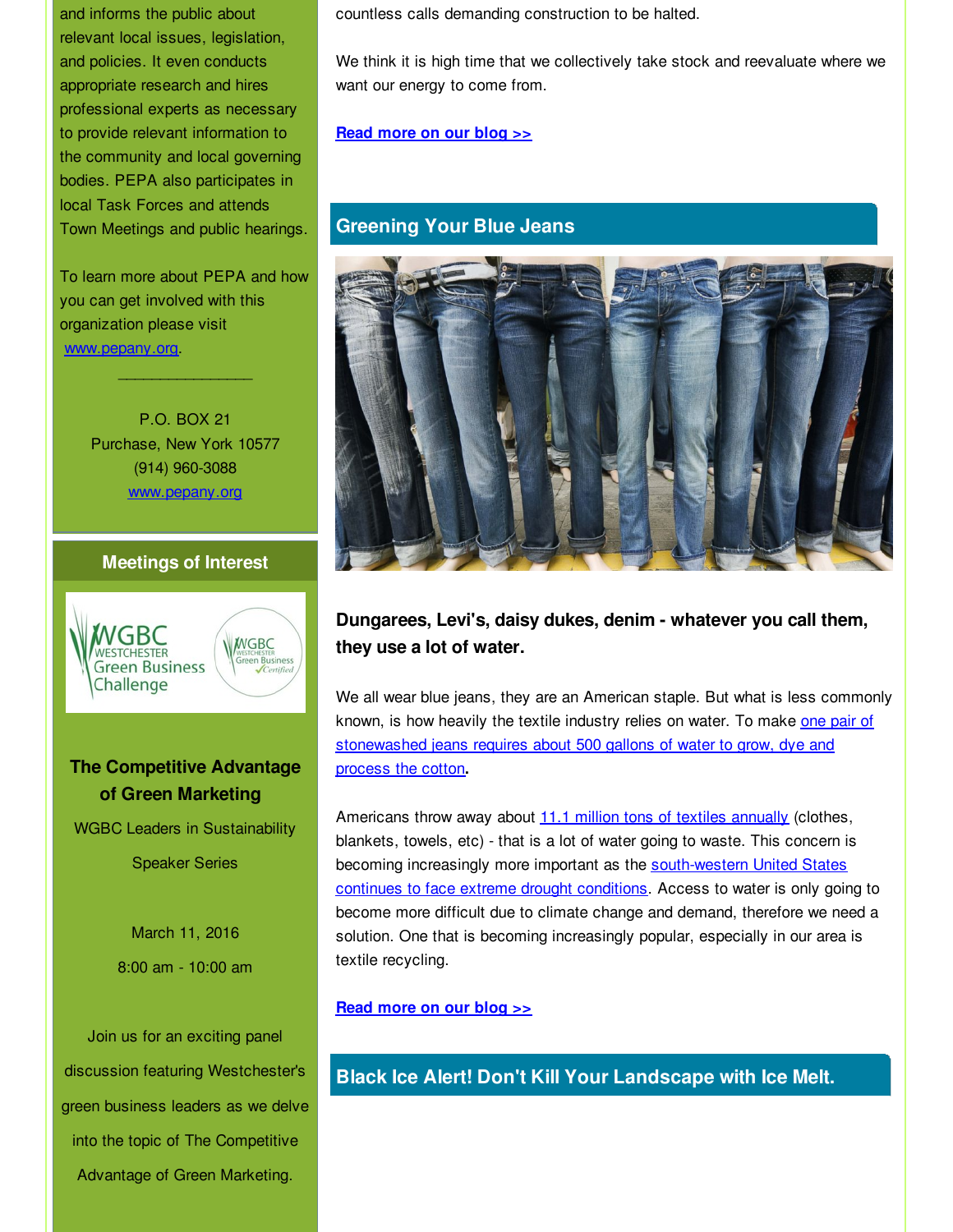#### **Panelists Include:**

Renee Brown, *CW Brown/LeChase*; Bud Hammer, *Atlantic Westchester*; Jen Beato, *Eileen Fisher*; Michael Dardano, *BuzzPotential*

#### **Get your [ticket](http://r20.rs6.net/tn.jsp?f=0015oD_RrdtRM47rXRe36hAja--dt-fg56Elobhwm1R1TeimWIunxAJxGW8o6PUi-9XQg5rPh4Mf5-5cAvaFl1XTbsobl2ujN5gnvZPN4_aYcQ9PZk66jwPxtsv1oSR4k3VvWKT24anHDXFiufySc7S205Ld3YCMI4X_bwbvSmtJ7xHYiu6I7UnBA5vWRFjGhdL_gHYfLdGw_z0XAIm1gUOfDRayovDtpbuTI7UExrklPXOIfad8Jg2IBfIs7kTKDGgROend2qcDHeJqWk8h_p57tNS5vIAZcshCXN4ckNdTodvdv1gG9APDGhurEBWt1EfxD7attyfbmjHtRAwRmpBh6HIJfmoM09I1KYNXnUODxB5M0gwTg1XIgw33yRr2ItiFBWfOTkdO1vvE8euDuRPIGTf-6w3Fwd8lSa1DK42h6qzNGg9P4x908iX195STvburRN_sQ5Xi2mRgoNnj9YQW9ivUbE4L1n_2Xb8Wwbd_bQcfd_goxkeix8pfJbU8folisDf3A-kBIGOe6tFsa20_tcWhqTrXCsRaPn8xc9J4nyQqynp4q4sok59bnRFOaWqGFAaaXubwpCQJE-MvfHuXA==&c=&ch=)**

**Member Organizations You have a new benefit!**

WESTCHESTER<br>Shared Resources Program

# **New Initiative by FCWC for Member Organizations**

As part of FCWC's 50th Anniversary initiatives we are introducing a FCWC Member Organization-only shared resources program.

**An online directory, this searchable list will have items organizations are willing to loan out.** This will enable better collaboration between environmental groups and smarter use of resources.

Each item will have details and contact information, allowing groups to make connections.



## **[Check](http://r20.rs6.net/tn.jsp?f=0015oD_RrdtRM47rXRe36hAja--dt-fg56Elobhwm1R1TeimWIunxAJxAu_pT8C2V45_koR_YC48FlzHfFICMv1Xlznan5naOiuID1YzdmhwK0qpnoQItygh_XKGXTfNY8dLFrEew9UOH2RJWbFPkIJlN3vPIksUPATGSzs7aeT--x7XFpgTPVNxbr034WwaXz2&c=&ch=) it out!**

Take a look at our new page fcwc.org/shared



**Here's some info on de-icers....but don't kill your landscape with ice melt.**

Guest writer, Green Ossining Originally published on [www.greenossining.org](http://r20.rs6.net/tn.jsp?f=0015oD_RrdtRM47rXRe36hAja--dt-fg56Elobhwm1R1TeimWIunxAJxGW8o6PUi-9XYEq9_G7DInKFA7qiYl2ImBgXGTs1heMaLS5XyGFJ70REw_ymj7CRDiaPkKTl0-IfXfOnKhKAgyAKwMe7UrE--jtyZiAW8xwRXJi5DlRIUF6D2_hixO-bLt3TbtYAlF0Z&c=&ch=)

## **Thanks to Angie's List for the info below. Got any other ideas/thoughts/local shops that sell earth-friendly de-icing items? PLEASE SHARE.**

Over the years, several effective deicing products have been developed to eliminate slippery surfaces. However, some of them may end up damaging plants in the landscape, flooring in your house or harming pets. Here are the most common deicing options, and how they might affect you:

**Sodium chloride** - While generally the least expensive deicing product, rock salt doesn't work well in temperatures below 25 degrees and can leach into the soil, changing the chemical balance to toxic levels.

**Calcium chloride** - Works well at temperatures below zero and is considered less harmful to vegetation. But it can leave behind a slippery residue that can be harmful to carpet, tile, shoes and your pet's feet. This product can be up to three times more expensive than rock salt, but you don't need to use as much.

**Calcium magnesium acetate** - Can cost 10 times more than rock salt, but it's salt-free and biodegradable. It won't harm the environment and is less corrosive to concrete than salt.

**Urea**- Primarily used as a fertilizer, urea has a lower potential to damage vegetation compared to potassium chloride, but it still has the potential to burn your lawn, shrubs and other plants. It can also contaminate runoff water with nitrates in the spring.

\_\_\_\_\_\_\_\_\_\_\_\_\_\_\_\_\_\_\_\_\_\_\_\_\_\_\_\_\_\_\_\_\_\_\_\_\_\_\_\_\_\_\_\_\_\_\_\_\_\_\_\_\_\_\_\_\_\_\_\_

*FCWC features guest writers from member organizations to provide these groups with another outlet to share their message. If you are interested in being a guest writer please contact Alicia at fcwc@fcwc.org.*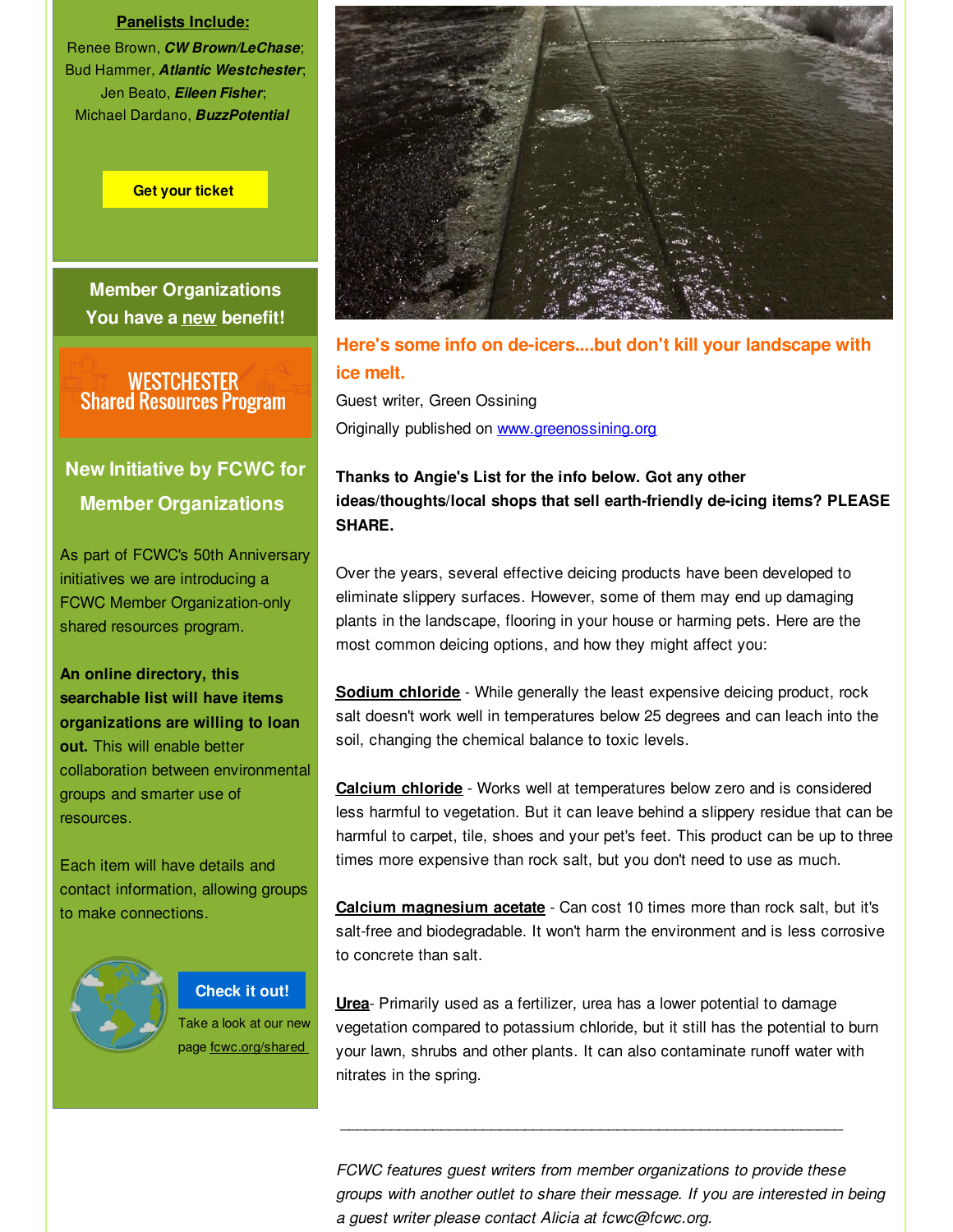#### **Events**

For a full list of our member organization's events and happenings, check out our Federation Calendar at [www.fcwc.org/calendar](http://r20.rs6.net/tn.jsp?f=0015oD_RrdtRM47rXRe36hAja--dt-fg56Elobhwm1R1TeimWIunxAJxCoFLX7PQfGMxw4En-Z7cTg52wW_1xTQ8HFnrb3QbmO6h8rYCOuinnFjNO2NH_1uUrNv9PWR_YeN2f-rhFWElHHkEjgFomj3SHTHwCIdvV6LIQRaYcLkM83VWMV0ui8RZglooaBSJqmY&c=&ch=). Remember to always confirm events before attending. Check back regularly as we are always updating.

#### **Sugaring Off Party**

*Sponsored by:* Friends of Trailside Nature Museum *When:* Saturday March 12, 12-3pm *Where:* Trailside Museum, Ward Pound Ridge Reservation, Cross River, NY.

Enjoy winter's sweet rewards at this annual celebration that offers food, music and sugaring demonstrations all day. Event and parking are free thanks to the Friends of Trailside Nature Museum. Learn more about the benefits of becoming a 'Friend' at the event. For more information, call the museum at (914) 864-7322.

#### **Friends of Marshlands Annual Meeting**

**Sponsored by:** Friends of Marshlands Conservancy *When:* Sunday, March 13 at 5:30pm *Where:* Marshlands Conservancy, 220 Boston Post Road, Rye

Joins Friends of Marshlands for their Annual Meeting. Following the meeting will be a woodcock walk and a hike down to the shoreline. Hank Birdsall will be guest speaker, to focus on Deer Management and Options in Rye and Westchester.

#### **Learn How to Design with Native Plants**

**Sponsored by: Native Plant Center** *When:* Monday, March 14 8:30am-3pm *Where:* Westchester Community College, Vahalla, NY

Native plants are versatile and essential to landscape designs of every size. Discover how to create beauty and a sense of place while providing habitat for wildlife--other than deer! Our stellar lineup of presenters includes: Darrel Morrison, Claudia West, Larry Weaner, and Michael Hagen. Click **[here](http://r20.rs6.net/tn.jsp?f=0015oD_RrdtRM47rXRe36hAja--dt-fg56Elobhwm1R1TeimWIunxAJxFWNoCaJvQmDaDiZhX-ASP4wzN05rVWWXzL8cq_18cR1HJ0AZXKguxgV4hIqqUdmuDHY4Mjt1WSbeF2L3ArU5lZ4oS2RMA9HAp8yooos7mOrAUEoi4ZPjyQyGCeZwwcpQbxDU3w5bMkEJ65vgXc6U3swEg1beK9CnvmnwIRAa4S_JhQnhLVBaMUMN4htSMetKw==&c=&ch=)** to register online.

#### **Egg Hunt**

*Sponsored by*: Friends of Hilltop Hanover Farm *When:* Saturday, March 19 10am *Where:* Hilltop Hanover Farm, 1271 Hanover Street Yorktown Heights, NY

Spring is on its way, let's celebrate with an Egg Hunt! Join us and together we will hunt for eggs, meet the animals, tour the farm, peek into the hoop house to see seeds sprouting, witness birds returning to the farm after the winter away, enjoy a self-guided scavenger hunt, and more. **[Learn](http://r20.rs6.net/tn.jsp?f=0015oD_RrdtRM47rXRe36hAja--dt-fg56Elobhwm1R1TeimWIunxAJxHjAkCZYiC5a7EnsjG_koPKra-QhJHy_HElqHEupXz-94SRzYcVkmb4w_iytIxHizwQbmRPG2ammmp-GViCjlpdGRPjXk9SP7JVBPwINpf70Rju66K2uoJIpE-1J_qBv_ZplrdOme0Cj&c=&ch=) more**.